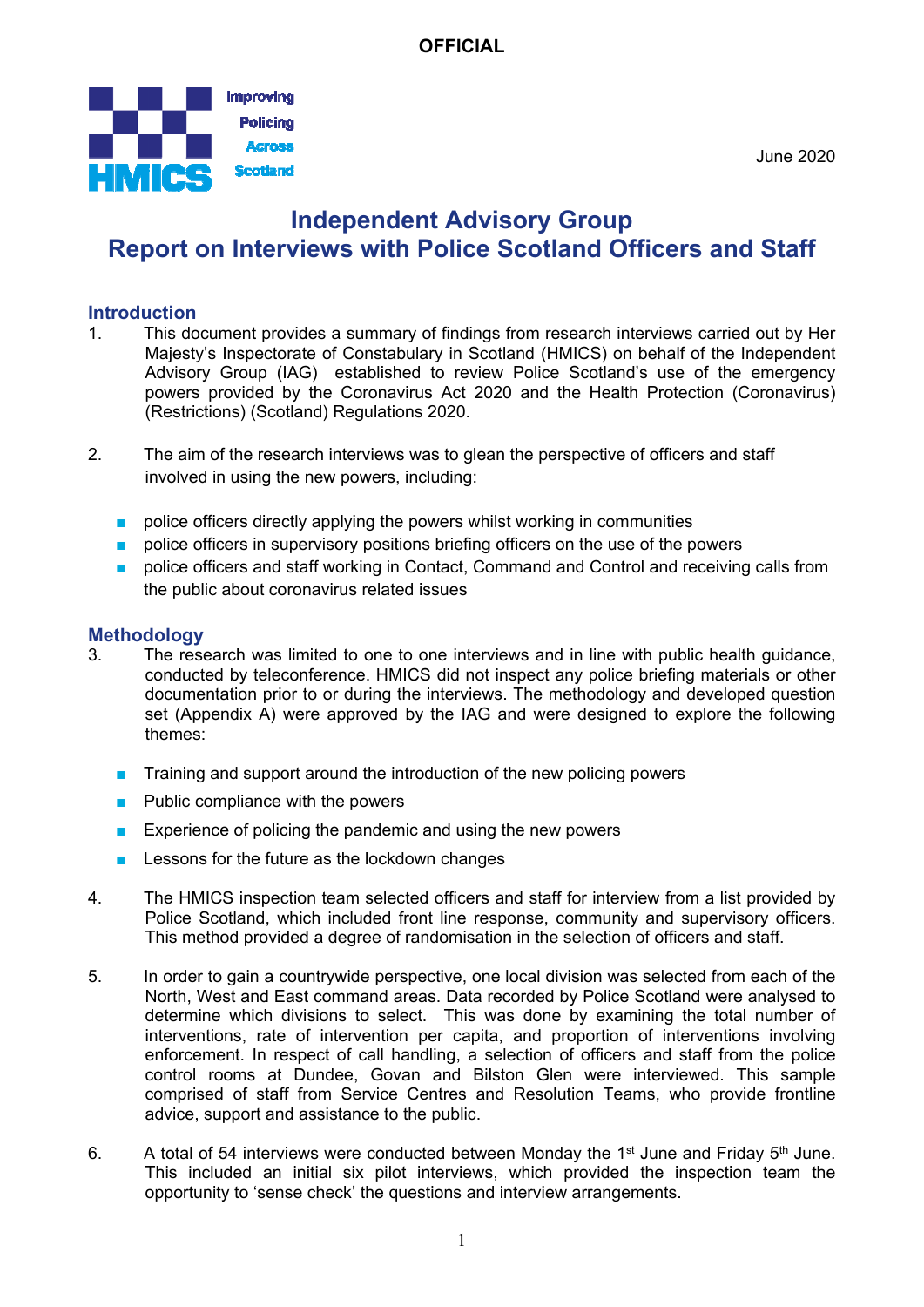### **Interview Sample**

- 7. The interview sample, whilst limited in number given the timeframes involved, provided a cross section of frontline roles and geographical areas to capture the experience of policing across different communities and comprised of the following:
	- Edinburgh (E) Division, two front line response officers, two community officers and two supervisory officers (these were the pilot interviews)
	- Greater Glasgow (G) Division, four front line response officers, four community officers and four supervisory officers
	- Forth Valley (C) Division, four frontline response officers, four community officers and four supervisory officers
	- Highland and Islands (N) Division, four front line response officers, four community officers and four supervisory officers
	- Contact, Command and Control (C3) Division, six Service Advisors and six Resolution Team members

#### **Key Findings**

- 8. The research themes and responses are explored in broader detail however the following high level feedback from officers and staff has been summarised:
	- Overall view was that Police Scotland responded well in terms of guidance and instruction to officers given the pace with which the legislation was enacted
	- There was sufficient information in the briefings and guidance to enable officers and staff to deal competently with issues arising from the restrictions
	- Concerns were raised that as restrictions continue to alter, the role of the police will become more challenging, and clear guidance for the police and the public will be required
	- It would be beneficial to have a formalised approach across Police Scotland for sharing learning as to how the powers are applied
	- The "four Es" approach (Engage; Explain; Encourage, and Enforce) has been easy for officers and staff to understand, and is in keeping with the force values, policing tone and style
	- The emphasis of the police has been on engaging, explaining and encouraging compliance, with enforcement being the last resort
	- The vast majority of the public have been compliant with the legislation and supportive of the role undertaken by police officers and staff
	- Communicating with the public using the continuum of the four Es has been effective in maintaining the fundamental principle of policing by consent
	- As restrictions have been eased there are early signs in some areas that public compliance is waning and this has been more challenging for the police
	- The lack of power of entry to property was highlighted as a gap in police powers
	- The redeployment of officers from corporate departments to support the frontline was welcomed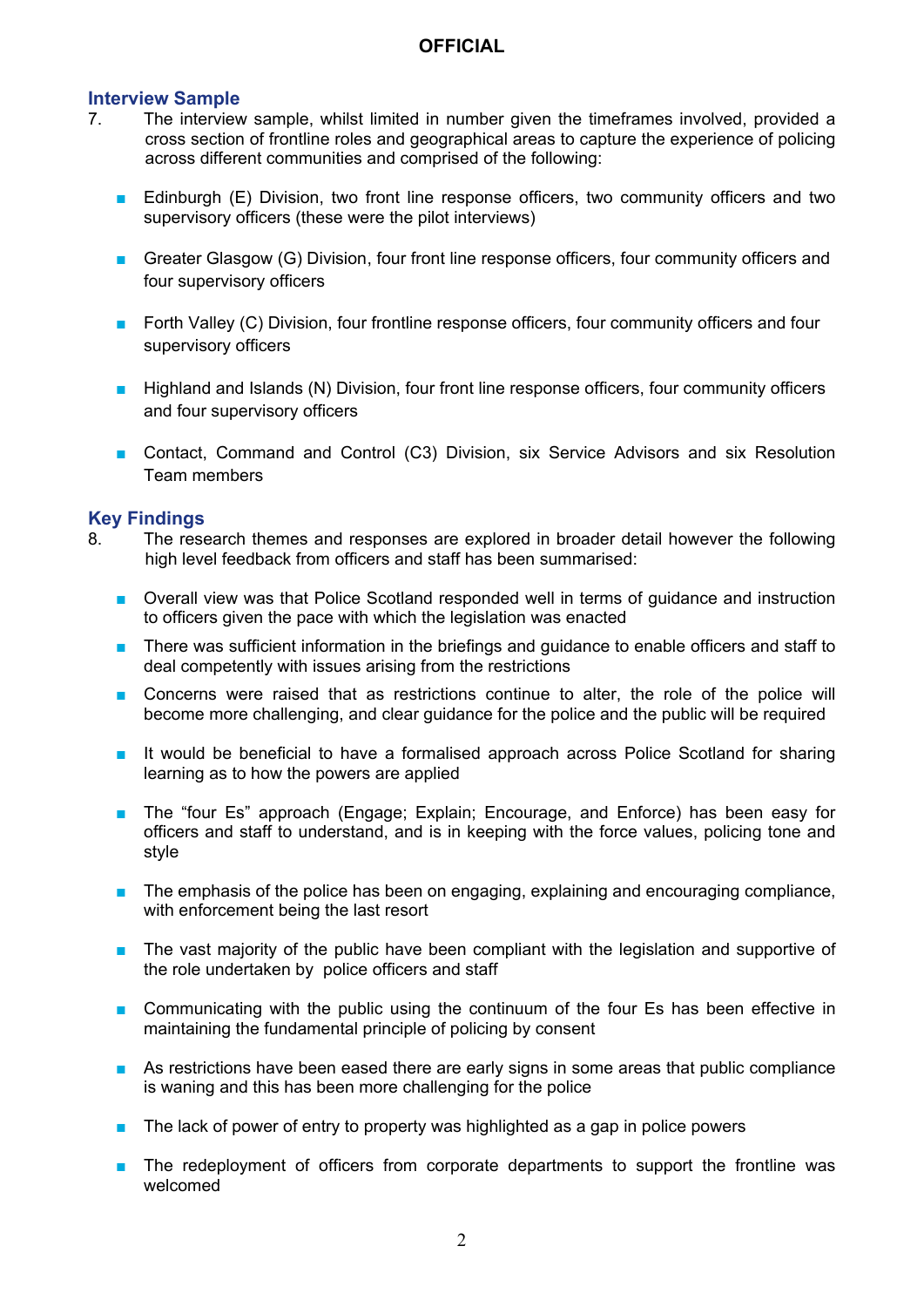- The introduction of the Contact Assessment Model and the use of resolution teams has been well received by frontline officers
- 9. The report will now take each research area in turn and summarise the interview responses.

#### **Training and support around the introduction of the new policing powers**

- 10. Overall, the officers and staff interviewed were positive about the force and divisional responses to the introduction of the emergency legislation. It was widely acknowledged that the legislation was enacted with very little time for the force to consider and subsequently prepare. The most prevalent view was that in light of the circumstances the force had done as well as could be expected in what was/is a rapidly moving situation. Briefings and guidance issued allowed frontline officers and staff to deal competently with issues that arose. Many interviewed stated that as restrictions continue to be eased, the role of the police will become more challenging and additional guidance will be required.
- 11. There has been no "trainer-led" training provided in relation to the new powers: information has been cascaded via briefings and these have often been by email or in PowerPoint form, relying on self-briefing. On some occasions the briefings have been conducted by supervisory officers face-to-face, however that has been in dependent on the physical working arrangements of that area alongside current guidance.
- 12. Some expressed a view that cascading information too early in PowerPoint format was less helpful and often led to lots of "what if?" questions. A proper training package would have been preferable, including a knowledge check with scenarios to ascertain the level of understanding of officers and staff. Many stated that having ready access to officers and staff with a more in-depth understanding of the legislation and powers would have been helpful. Given the time limitations, it was acknowledged that this may not have been possible.
- 13. Dependent on their role, some officers and staff had more time available to digest the information, re-reading it on several occasions to ensure they understood. Those officers in response roles did not have the same opportunity, as they were often sent to calls as soon as they had been briefed.
- 14. From the interviews, HMICS found most officers had a good level of knowledge and understanding of the legislation and of their powers. There were however a small number of officers and staff who appeared less confident and may have benefited from a more cohesive training package, taking account of different learning styles.
- 15. The force briefings followed the UK police approach, characterised by the four Es: Engage; Explain; Encourage, and Enforce. This continuum of intervention allowed officers to apply their discretion. The use of the four Es approach was seen as positive by the officers interviewed and in line with the manner in which they go about their duties in general. In this respect officers and staff found it easy to remember. Officers interviewed were of the view that the policing tone and style (use of four Es) had remained consistent throughout the period, with a clear focus on preventing the spread of the virus.
- 16. Many interviewed thought there are too many grey areas in relation to what is law and what is guidance. It was the view of some that it may have been helpful had this been clearly separated in briefings and in public messaging. Officers advised there had been considerable debate in police stations amongst officers in relation to what constituted an offence and what did not.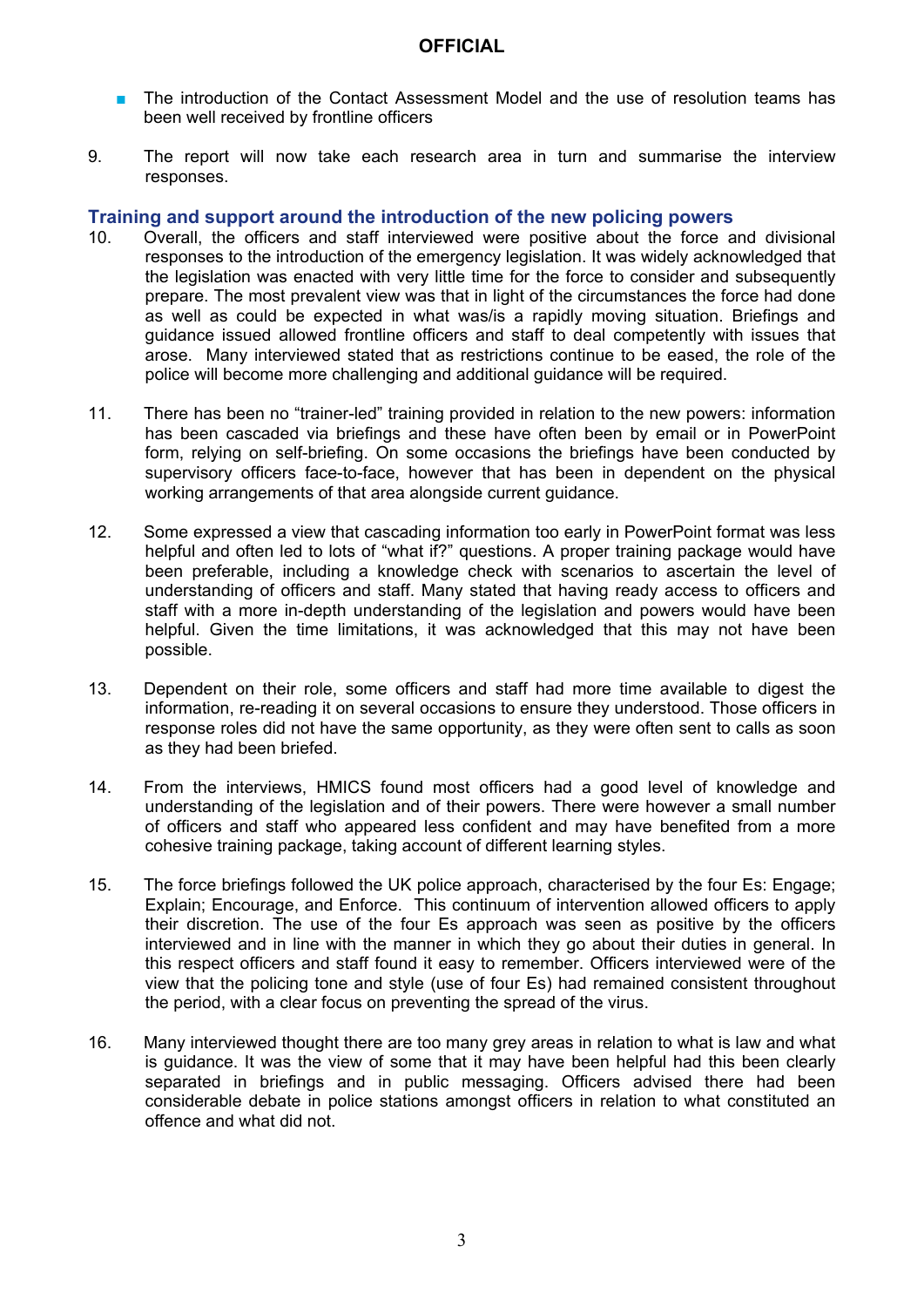- 17. During the pilot in Edinburgh City Division, the introduction of daily divisional briefings for supervisors with a senior officer was referenced, allowing peer discussion, and this was seen as positive and supportive. Some people in other parts of Scotland mentioned that having such a daily update with examples provided would have helped.
- 18. The vast majority of officers and staff interviewed felt supported by their line managers to do their jobs and to use the four Es. Almost all stated that the emphasis from senior officers was to be on the first three Es and that enforcement was to be seen as a last resort. Of those officers interviewed, not many had used enforcement and amongst those who had, this had been only on a small number of occasions.
- 19. Some officers referenced people in their stations having issued Fixed Penalty Notices (FPNs) and when these were checked by senior officers, some FPNs were subsequently rescinded. It is not clear if this was because the ticket had been incorrectly completed or if the first three Es had not been used effectively on these occasions. The issue officers seemed to have with this was not so much that they had been rescinded, but lack of feedback as to the reason. Officers were discussing scenarios with each other, and feedback and learning could have been shared from this to increase understanding and confidence.

#### **Public compliance with the powers**

20. The majority of the public have been and continue to be compliant and supportive of the police. Officers stated that without this level of compliance it would have been difficult to police effectively.

Patrons and staff were found within a licensed premises and in breach of the legislation, and 13 enforcement tickets were issued. This incident subsequently attracted significant interest and 950 out of 1000 entries on a social media site praised the police response.

In rural areas popular with tourists, officers faced an increasing number of people arriving at holiday homes. Despite being in clear breach of public health guidelines, people challenged officers and refused to comply with the direction given. The consequence was the local community, who were adhering to the rules of lockdown, felt the police action was ineffective.

21. Officers interviewed said challenges emerged with some members of the public who were living chaotic lifestyles and seemed intent on non-compliance, regardless of attempts to utilise all strands of the four E approach. On these occasions this appeared to be due to an indifferent attitude to the overall public health objectives, the legislation and consequences for breaching same, therefore enforcement was not seen as an effective deterrent. Support from partner agencies for vulnerable groups such as the homeless and those with substance misuse issues was praised, although it was felt in some areas this support should have been put in place at an earlier stage.

Some local hotels were converted into temporary hostels providing shelter and food to the homeless, however police officers found that despite this support network, many individuals from vulnerable groups continued to wander the streets in groups during lockdown without any social distancing. Despite continued engagement with this group, the new police powers had little influence over this behaviour.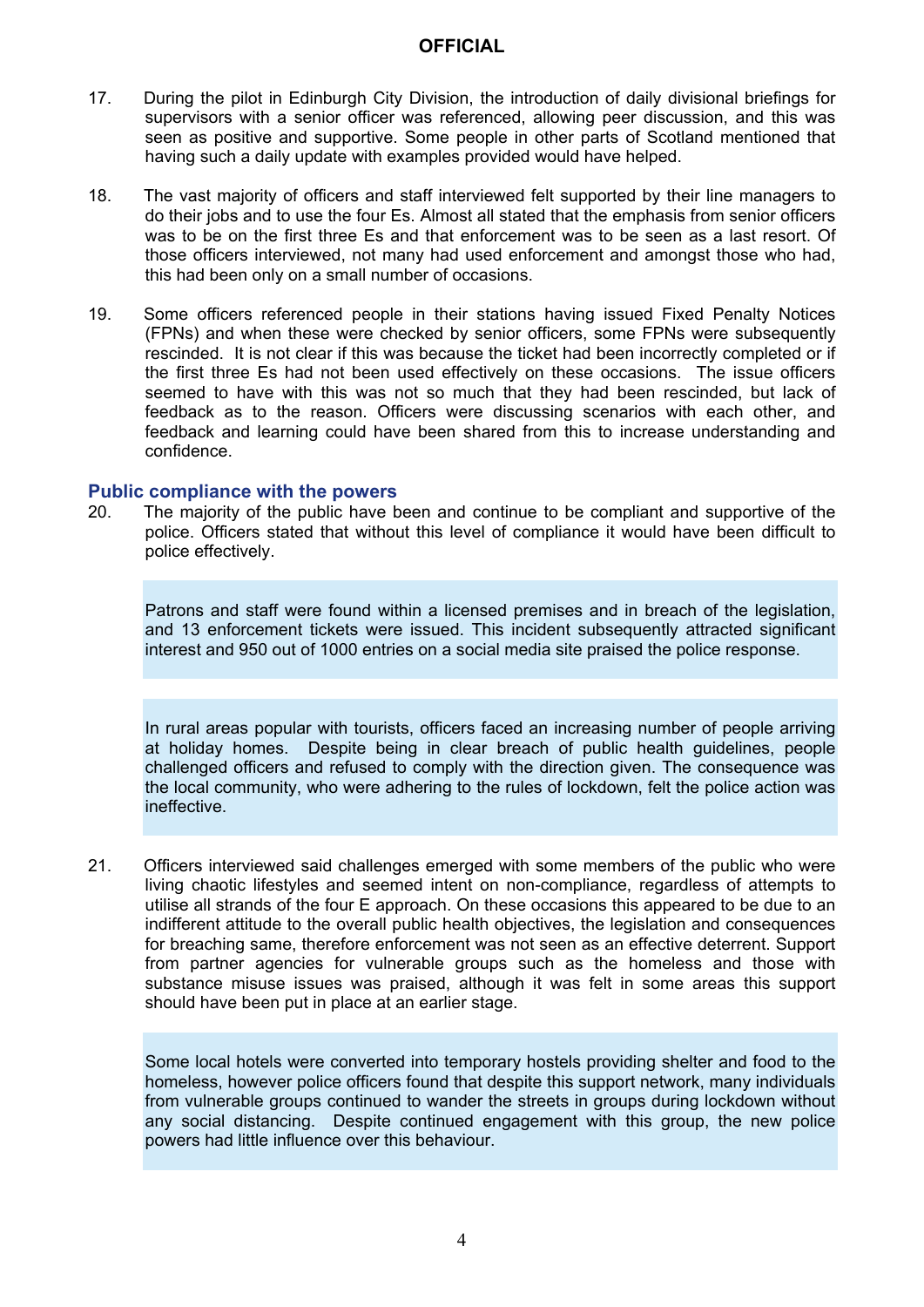22. The responses indicate there has been a consistent policing tone and application of the approach across communities, taking account of individual needs or support required.

Responding to a call from the public about people gathering in breach of lockdown rules, police officers found a group of autistic children and their carers on a day trip from the city. Following engagement with the group, the police officers recognised this as a regular and necessary activity for the children's wellbeing. Advice was given about reducing the risks associated with extended travel, and no enforcement action was taken.

- 23. Some officers highlighted that there were instances of people with mental health issues who were finding it difficult to cope with lockdown, as they were not seeing friends or family and not having the same access to support mechanisms.
- 24. Officers and staff were aware that the priority of the police has remained to protect the public, prevent the spread of the virus, and save lives.
- 25. There are early signs in some areas that public compliance is waning and this has been more challenging for officers as restrictions have been eased. It appears that whilst the majority of the public remain compliant, there is a growing number of people who are not and it is difficult for police to deal with large numbers of people. Officers described the easing of the restrictions coinciding with remarkably warm weather as the "perfect storm", which led to a surge in numbers of people congregating in parks and at beauty spots.

Officers experienced an influx of people visiting rural tourist areas from towns and cities in the central belt. Many visitors were setting up tents and drinking alcohol to avoid being instructed by the police to drive home. Due to the significant numbers of people, the policing approach remained advisory whilst ensuring there was no anti-social behaviour.

- 26. There appears to be an increased level of confusion regarding the guidelines and law amongst police officers, staff and the public as the restrictions have eased. Control room staff highlighted a significant increase in calls from the public reporting matters which were guidelines and non-enforceable. Specific challenges around this were highlighted in relation to the term "essential workers", what work is essential and what is not. Officers found it difficult to challenge this, with different approaches in different parts of the UK not helping and officers stated people would often point to this to excuse their behaviour.
- 27. Call centre staff have also experienced an increase in calls from the public asking police for advice to carry out some activity, almost seeking permission from the police. Additionally, there has been an increase in neighbour dispute calls as more people stay at home and associated noise complaints. Staff advised in the majority of instances the Resolution Teams were able to resolve the matter by telephone.
- 28. Officers also spoke about groups of young people gathering following the easing of the restrictions. Some of these gatherings appeared to have been organised on social media and took place in remote areas. A particular challenge was highlighted in dealing with groups of young people (under 16) who refused to contribute to the wider public health objective, as enforcement was not viewed as a deterrent in these instances.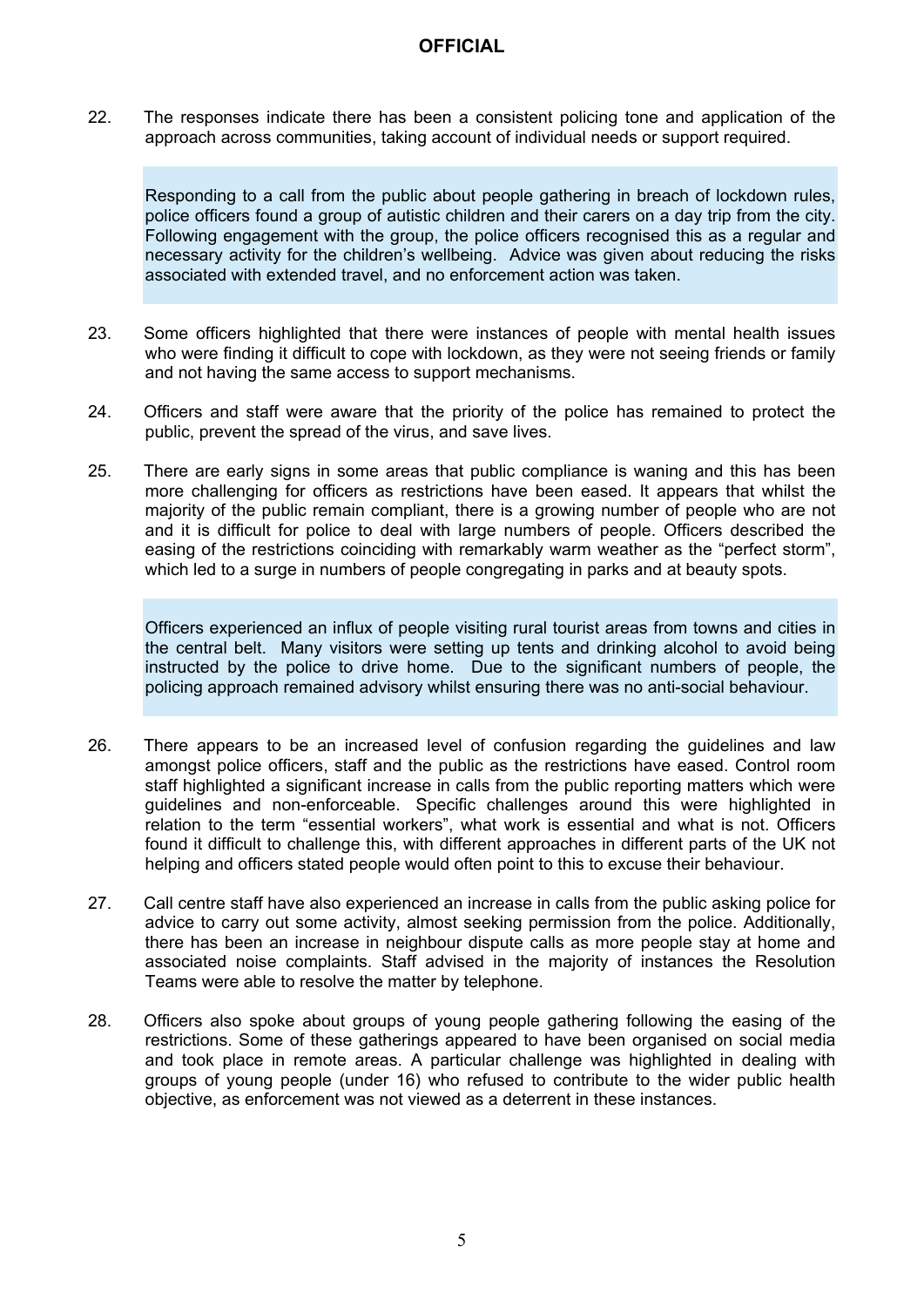29. On the vast majority of occasions, the first three Es have proved effective although some officers did say that this can be time consuming with some members of the public who want to debate the legislation. On the small number of occasions where officers have had to use enforcement it was generally due to the person's blatant disregard for the legislation and the public health objectives. Overall the public have been appreciative of the police role in supporting the public health objectives. The clear public messaging in respect of the four Es detailing how officers would be interacting was deemed to be beneficial to officers and staff in maintaining strong relationships across communities.

#### **Experience of policing the pandemic and using the new powers**

- 30. There was a generally positive view of the experience of policing the pandemic and the introduction of the new powers in terms of there being a consistent style, tone and approach. Some of the measures highlighted include:
	- Consistent messaging in the form of briefings and quidance
	- Supervisors on patrol observing officers exercising the use of the four Es
	- Supervisory checks on all tickets issued
	- Divisional quality assurance check, with evidence of some tickets having been rescinded
	- Use of guidance posters prominent throughout police buildings has reinforced messaging
	- Within C3 information has been displayed on screens enabling instant accessibility
	- A frequently asked questions document which is available on the force intranet
	- The covid-19 force intranet site can be easily located and navigated by all staff
	- Most officers found the aide memoir to be an accessible resource whilst on patrol
- 31. In urban areas most officers stated they used the first three Es frequently throughout the course of their day. This would typically involve speaking to people to ascertain why they are out and what they are doing. In the main, officers found using the four Es approach straightforward and in line with the manner in which they would typically go about their business.

Some people found the public health guidance and the law difficult to understand. An officer dealt with one young person suffering from mental health issues who was breaching the regulations, but the officer was able to help the person return home rather than issue a Fixed Penalty Notice.

An officer commented on being constantly aware of the risk of inadvertently spreading the virus when engaging with members of the public. This influenced decision making when moving through the four Es, knowing that moving to enforcement was likely to breach social distancing, therefore the emphasis was on continuing to encourage people to comply without resorting to enforcement.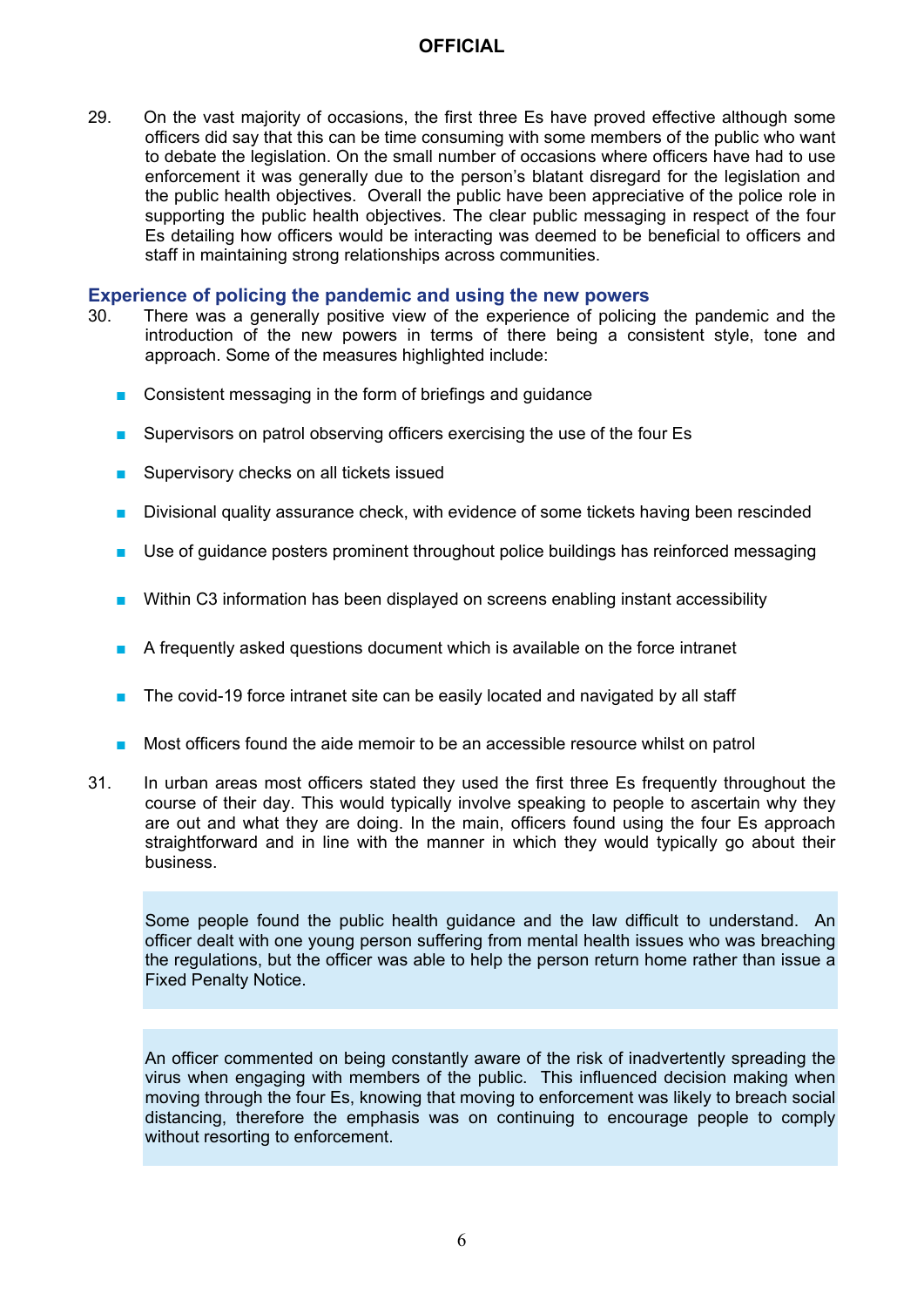- 32. Officers serving in rural locations expressed a different experience at times. Whilst their local communities have in the main been compliant, the issues have been with those travelling to the area from elsewhere to visit a second home, visit scenic locations, or to go hill walking. During the last weekend in May, the good weather had a significant impact, and officers said they were unable to deal with the volume of people.
- 33. One potential gap in police powers that was highlighted is the lack of power of entry to property. Some officers explained that in circumstances where there is a social gathering in a house in breach of lockdown, there is no power of entry. This requires police being able to use the first of the three Es to talk to the occupants and encourage them to disperse. If there is no engagement from the outset by the occupants, the police have no power of entry.
- 34. The Force Reserve Team has been deployed in some areas to provide additional support, although it was reported accessing and securing assistance of this team can be difficult in some locations.
- 35. One of the interview questions related to the use of force when officers were exercising the new powers. From the responses, it appears force has seldom been used given enforcement is very much seen as a last resort. Some officers referenced having an awareness of offenders having spit hoods applied whilst being arrested for other matters, due to them coughing aggressively towards police.
- 36. The enforcement element, specifically the Fixed Penalty Notice, was seen by some officers as ineffective given some individuals indicated that they would refuse to pay any fine and would not adhere to any lockdown rules. This led to some frustration by officers when trying to enforce the public health message.
- 37. In the Contact, Command and Control (C3) environment, all calls are risk assessed in relation to covid-19 by call takers, who ask a series of questions to ascertain whether it is safe for officers to attend. Some officers stated this practice appears to have lapsed in recent weeks. This has been highlighted to local supervisors by the officers who raised this.
- 38. In the early stages following lockdown, staff in C3 experienced some difficulty in referring callers to partner organisations and support services as many organisations have had to reduced public accessible services or change their operating model.
- 39. Community officers told us their work with partners was affected by the absence of face-toface meetings and school liaison. Some adapted to using telephone calls and social media, but this seemed to vary depending on the officer and the local context.

A community officer working in an area of multiple deprivation described engaging on a daily basis with around 50 individuals with complex needs, including substance misuse and addictions, which did not change due to the pandemic. The officer made a conscious decision not to issue Fixed Penalty Notices to this group of vulnerable individuals, knowing the value of maintaining a strong relationship in the long term, and being realistic about the impact issuing FPNs would have on the group's behaviour.

#### **Lessons for the future as the lockdown changes**

40. As progressive changes to the public health guidance are made, many officers were concerned about the complexity this may bring in relation to the understanding and compliance with the legislation and impact this could have on policing. Throughout the interviews, the importance of maintaining clear guidance for the public and for the police in the coming period came across strongly.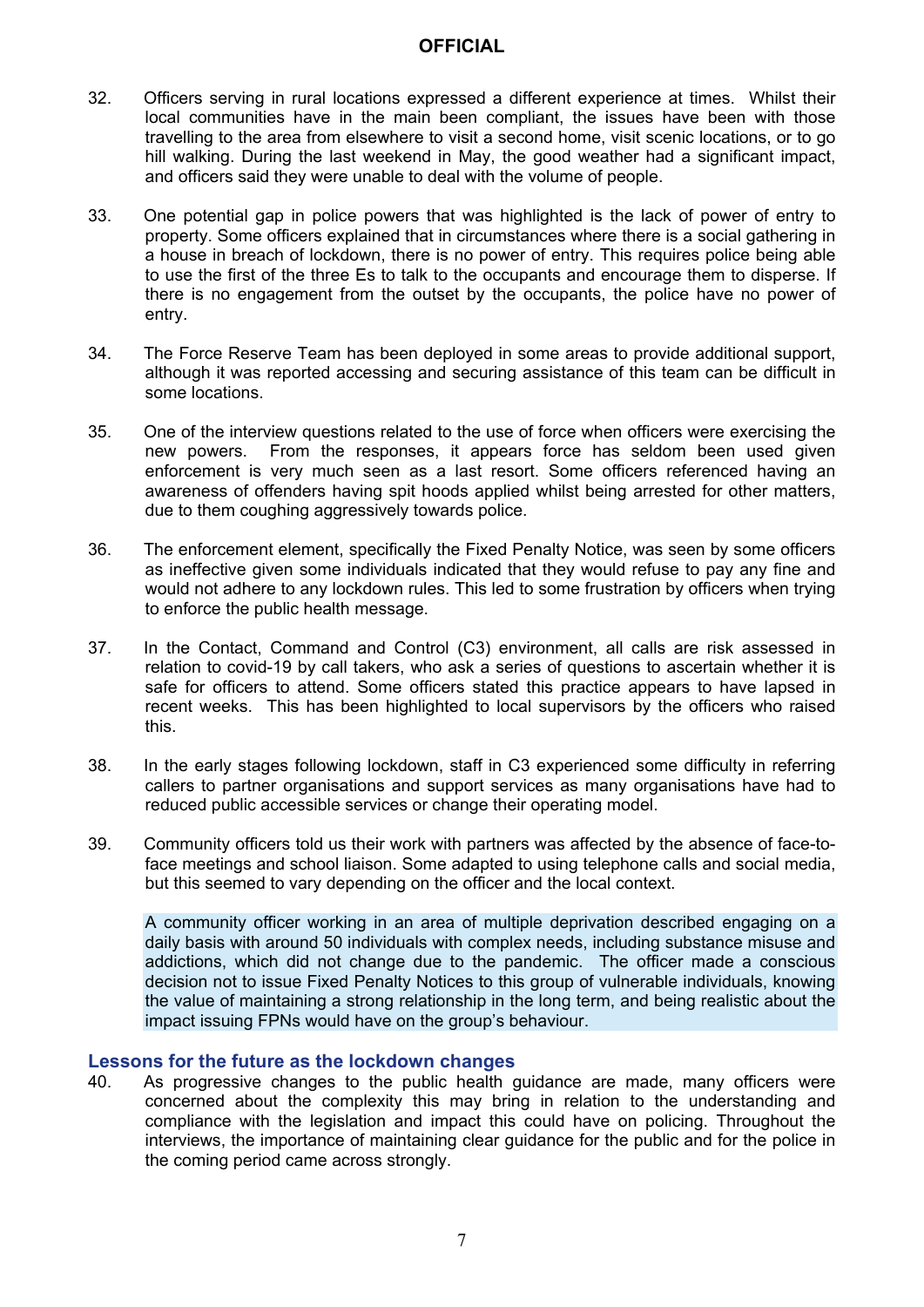- 41. It was highlighted that it is important to understand and respond to local implications of lockdown easing, particularly in prominent tourist locations. Consideration should be given to bespoke briefing and additional resource to meet specific needs. Officers who have recently gained experience in using the powers may be a valuable resource to consider using in an advisory role.
- 42. Further lockdown fatigue and a continuing easing of restrictions may lead to an increase in disorder, particularly when licensed premises re-open.
- 43. Officer safety concerns were expressed as restrictions continue to ease, some officers are worried about putting themselves and their colleagues in situations where they may be vulnerable. These concerns related to becoming exposed to covid-19.
- 44. The redeployment of officers from some departments to support the frontline has been positive. Many stated they had never had so many officers on duty and in some areas this has resulted in more proactive policing, and increased levels of public engagement with more officers on foot patrols.
- 45. During this period there has been more effective triaging of calls prior to allocating resources, which has created capacity in response teams. The forcewide roll out of the Contact Assessment Model and in particular the impact of the Resolution Teams has been positively received by front line officers. Some officers and staff questioned whether the organisation would have the ability to cope with the level of demand without the Resolution Teams.
- 46. Further observations from officers and staff interviewed in relation to policing during the pandemic and future lessons have included:
	- Regular updates for all officers and staff across the force is critically important, a small number of officers spoke of hearing of changes on the news
	- Teleconferences and video conferencing has cut down time and travel for internal meetings
	- Use of scenario based training examples would help officers understand how to deal with some of the more challenging areas around enforcement
	- It would be helpful to share learning and understand the reasons why some Fixed Penalty Notices have been rescinded
	- Proactive public messaging leaflets for cars left unattended at beauty spots may help reduce such incidences and prevent repeat visits
	- Some officers highlighted more effective partnership working with local authorities and other resilience partners would have been beneficial
	- On offering comment on the wider impact on the Criminal Justice system, the use of virtual courts has been seen as a positive development

#### **Conclusion**

- 47. This report outlines an initial summary of the responses of the 54 officers and staff interviewed and enabled HMICS to capture the varied experience and views of those officers and staff. Further analysis of these responses may be required as part of any broader research or indeed assist in the design of any wider surveying of staff or the public.
- 48. By far the strongest theme to emerge is the importance of a clear, consistent and well communicated policing approach for both the public and police to understand, and thereby support the public health objectives.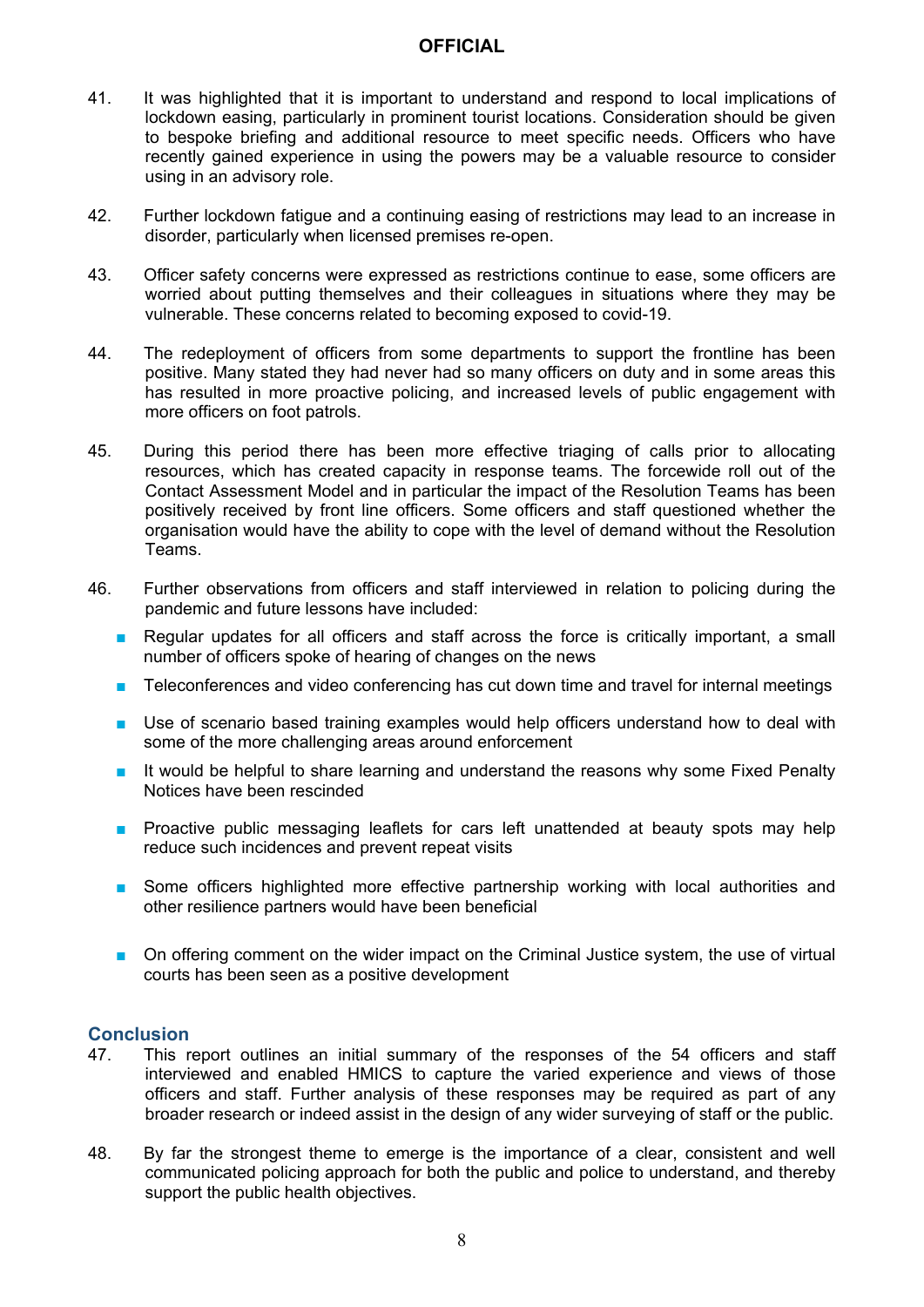# **Appendix A**

| <b>THEME</b>                                                                              | <b>KEY QUESTIONS</b>                                                                                                                                                                                                                                    |
|-------------------------------------------------------------------------------------------|---------------------------------------------------------------------------------------------------------------------------------------------------------------------------------------------------------------------------------------------------------|
| 1. Training and support<br>around the introduction of<br>the new policing powers          | 1.1 What is your role within Police Scotland?<br>1.2 What is your view on the level of training and/or<br>guidance you received on interpreting and applying<br>the new powers?                                                                         |
| <b>Areas for discussion:</b>                                                              | i. How well did this prepare you for doing your job<br>(particularly in exercising/supervising the exercise of<br>the $4$ Es?<br>ii. Did you feel there is sufficient clarity in<br>distinguishing between the law and the guidelines?                  |
| Extent and quality of training and<br>guidance over use of the new                        | iii. Do you have any thoughts on improvements to<br>the training or additional training needed?<br>1.3 How well supported have you felt in doing your                                                                                                   |
| powers                                                                                    | job (particularly in exercising/supervising the<br>exercise of the 4 Es)? (Probe: support from whom<br>and in relation to what?)                                                                                                                        |
| Degree of support with using the<br>new powers                                            |                                                                                                                                                                                                                                                         |
| 2. Public compliance with the<br>powers                                                   | 2.1 How would you describe the public's compliance<br>with the new policing powers (the 4 Es)?                                                                                                                                                          |
| <b>Areas for discussion:</b>                                                              | i. How would you describe the degree of public<br>support/compliance you have received when doing<br>your job?                                                                                                                                          |
| Level of public compliance with<br>the law and guidance and how<br>this changed over time | ii. What factors have prevented some people<br>complying with the new laws? (Probe: vulnerable,<br>susceptible or disadvantaged groups, those with<br>disabilities or hidden disabilities, those living in<br>poverty, children and young people, etc.) |
| Reasons for non-compliance<br>amongst different sectors of the<br>population              | iii. Do you think the level and nature of compliance<br>has changed over time? If so, what (if any) difficulties<br>has this posed for you?                                                                                                             |
| 3. Experience of policing the                                                             | SUPERVISORY OFFICERS 3.1 - 3.4                                                                                                                                                                                                                          |
| pandemic and using the<br>new powers                                                      | 3.1 What impact has the lockdown had on your day<br>to day work?                                                                                                                                                                                        |
| Areas for discussion:                                                                     | 3.2 How easy or difficult has it been to supervise the<br>exercise of the new powers (the 4 Es)?                                                                                                                                                        |
|                                                                                           | i. How frequently have officers used the new powers                                                                                                                                                                                                     |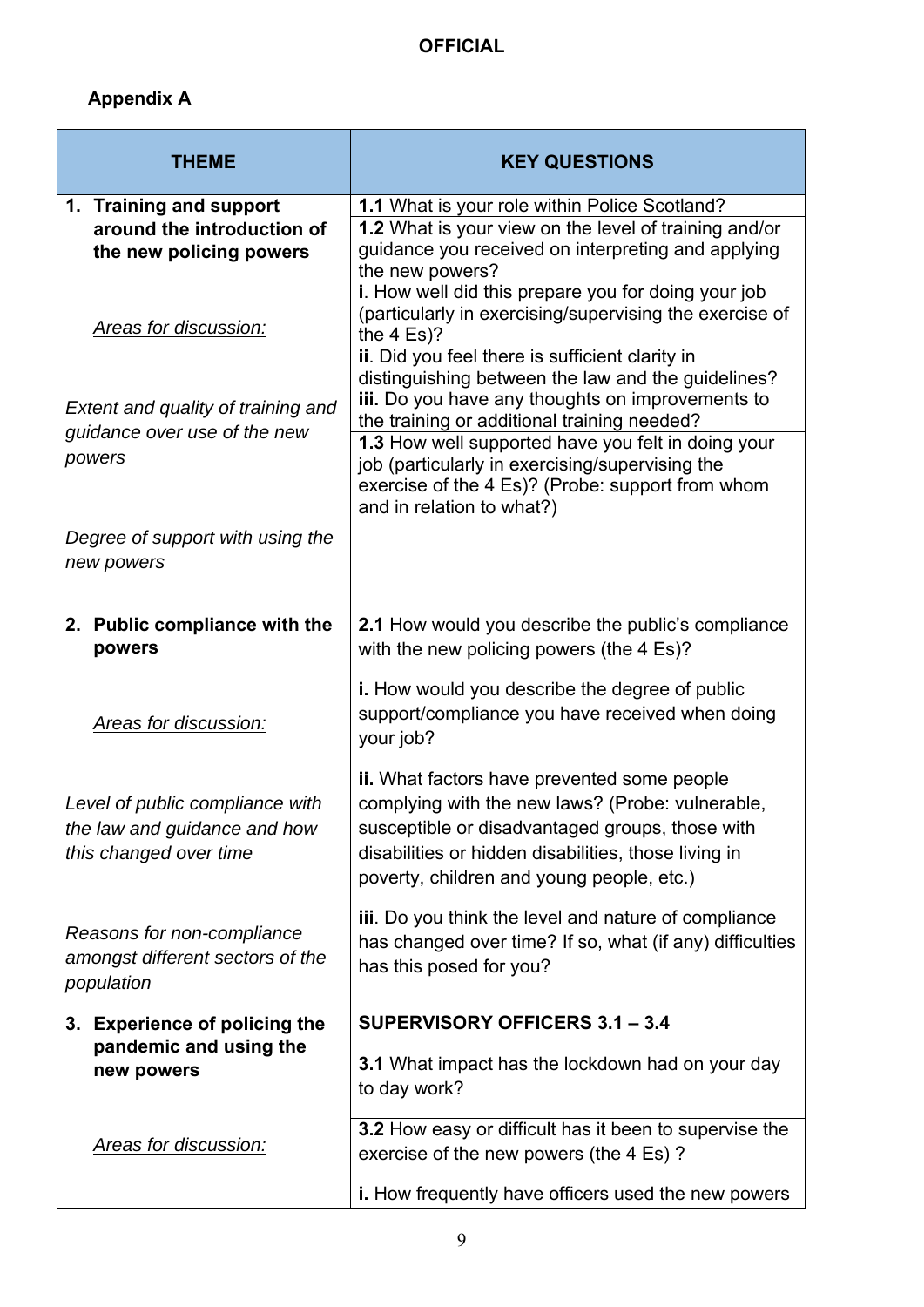| Impact of lockdown and                                                                                                                                                                                                        | in the course of their day to day activities?                                                                                                                        |
|-------------------------------------------------------------------------------------------------------------------------------------------------------------------------------------------------------------------------------|----------------------------------------------------------------------------------------------------------------------------------------------------------------------|
| legislative change on day-to-day<br>policing activities and roles                                                                                                                                                             | ii. Do you feel there is consistency amongst officers                                                                                                                |
| (frontline, supervisory and C3)<br>Experience of exercising the<br>powers on the frontline<br>(frequency, circumstances, and<br>consistency)<br>Specific challenges for policing<br>practice, management and call<br>handling | in terms of how they have used the powers?                                                                                                                           |
|                                                                                                                                                                                                                               | iii. Have you been aware of any particular issues                                                                                                                    |
|                                                                                                                                                                                                                               | with officers using the powers more in relation to                                                                                                                   |
|                                                                                                                                                                                                                               | certain people or groups (e.g. susceptible groups)?                                                                                                                  |
|                                                                                                                                                                                                                               | iv. Have there been occasions when officers did not<br>use the first 3 Es effectively? What did you do about<br>this?                                                |
|                                                                                                                                                                                                                               |                                                                                                                                                                      |
|                                                                                                                                                                                                                               | v. Have there been occasions when officers did not<br>use the last E effectively? What did you do about<br>this?                                                     |
|                                                                                                                                                                                                                               | 3.3 What are the main challenges or difficulties you                                                                                                                 |
|                                                                                                                                                                                                                               | have encountered in exercising the powers?                                                                                                                           |
|                                                                                                                                                                                                                               | <b>3.4</b> To what extent, and in what circumstances, have                                                                                                           |
|                                                                                                                                                                                                                               | you needed to use "force" (e.g. spit hoods, restraint,<br>tasers, CS spray, etc.)                                                                                    |
|                                                                                                                                                                                                                               |                                                                                                                                                                      |
|                                                                                                                                                                                                                               |                                                                                                                                                                      |
|                                                                                                                                                                                                                               | <b>FRONTLINE OFFICERS 3.5 - 3.8</b>                                                                                                                                  |
|                                                                                                                                                                                                                               | <b>3.5</b> What impact has the lockdown had on your day<br>to day work?                                                                                              |
|                                                                                                                                                                                                                               | 3.6 Overall, how easy or difficult have you found it to<br>exercise the new powers (the 4 Es)?                                                                       |
|                                                                                                                                                                                                                               | i. How frequently have you used the new powers in<br>the course of your day to day activities? (Probe the<br>different types of enforcement)                         |
|                                                                                                                                                                                                                               | ii. Could you describe the typical circumstances you<br>have used the powers? (Probe for where and who)                                                              |
|                                                                                                                                                                                                                               | iii. Have you taken a different approach to using the<br>powers with some people/groups compared to<br>others? (Probe to explore; if yes, why was this the<br>case?) |
|                                                                                                                                                                                                                               | iv. Have there been occasions when you did not use<br>the first 3 Es effectively? Why do you think this was<br>the case?                                             |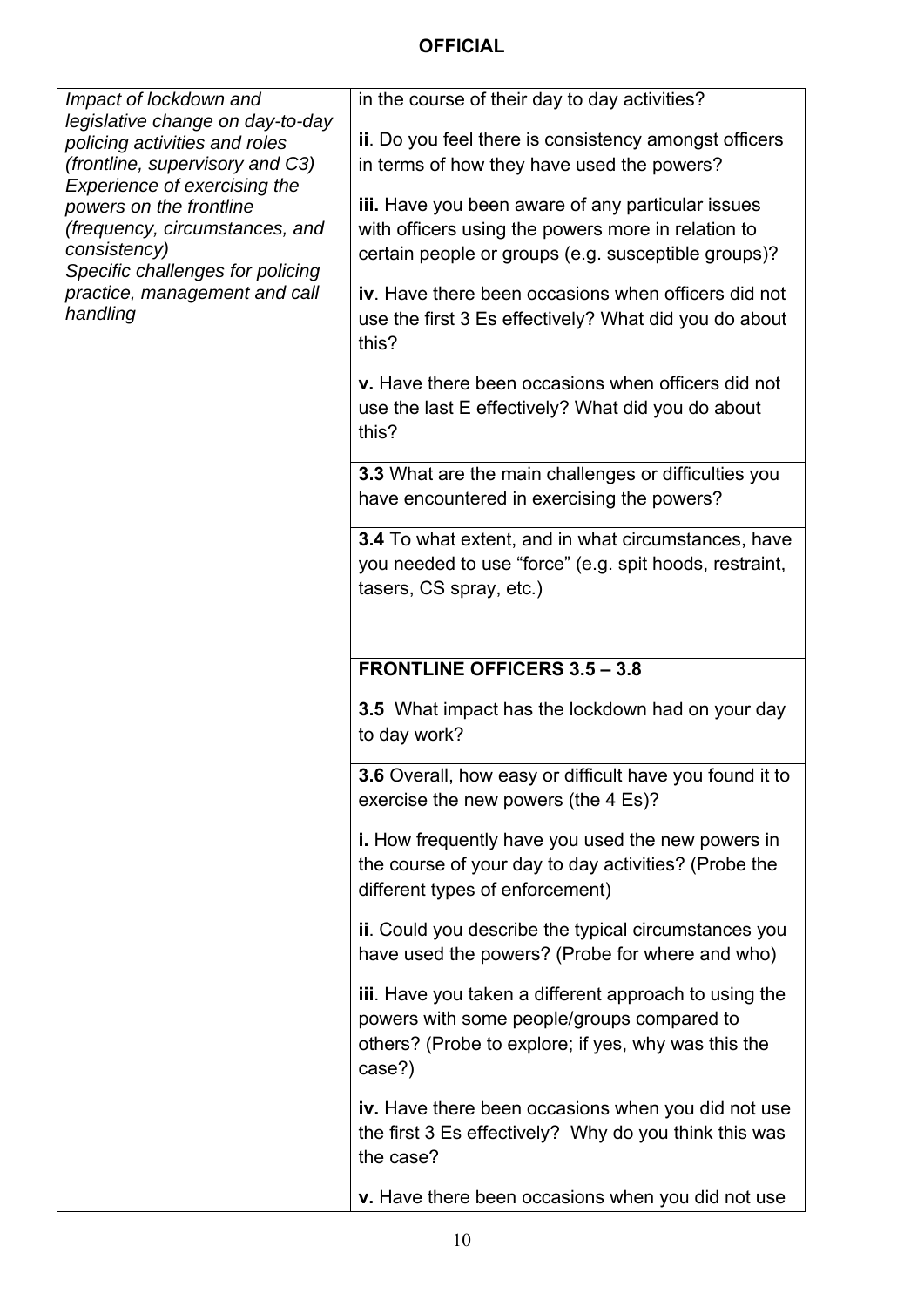|                                                                               | the last E effectively? Why do you think this was the<br>case?                                                                                                        |
|-------------------------------------------------------------------------------|-----------------------------------------------------------------------------------------------------------------------------------------------------------------------|
|                                                                               | 3.7 What are the main challenges or difficulties you<br>have encountered in exercising the powers?                                                                    |
|                                                                               | 3.8 To what extent, and in what circumstances, have<br>you needed to use "force" (e.g. spit hoods, restraint,<br>tasers, CS spray, etc.) while exercising the powers? |
|                                                                               | <b>C3 OFFICERS AND STAFF 3.10 - 3.18</b>                                                                                                                              |
|                                                                               | 3.9 What is your role within C3?                                                                                                                                      |
|                                                                               | 3.10 In general, how has the lockdown affected C3<br>colleagues?                                                                                                      |
|                                                                               | <b>3.11</b> What impact has the lockdown had on your day<br>to day work?                                                                                              |
|                                                                               | 3.12 How have calls for service changed in the<br>context of the pandemic and the lockdown?                                                                           |
|                                                                               | 3.13 What have the main challenges been around<br>responding to calls for service?                                                                                    |
|                                                                               | 3.14 has the policy of 'limitations on attendance'<br>impacted on officers and staff?                                                                                 |
|                                                                               | 3.15 How have members of the public responded to<br>the lockdown?                                                                                                     |
|                                                                               | 3.16 there been sufficient capacity to deal with<br>changing nature of demand and, if/when not, what<br>were the reasons?                                             |
|                                                                               | 3.17 What do you anticipate will happen to calls for<br>service as the lockdown starts to ease?                                                                       |
| <b>4. Future lessons</b><br><b>Areas for discussion:</b>                      | 4.1 What (if any) concerns do you have about<br>policing as the lockdown starts to ease and the<br>law/guidelines change?                                             |
| Concerns and expectations for<br>policing as the lockdown starts to<br>change | 4.2 What, if any, improvements or innovations have<br>been achieved in policing over this period?                                                                     |
| Key lessons learned during this<br>period                                     | 4.3 What would you say is the main thing you have                                                                                                                     |